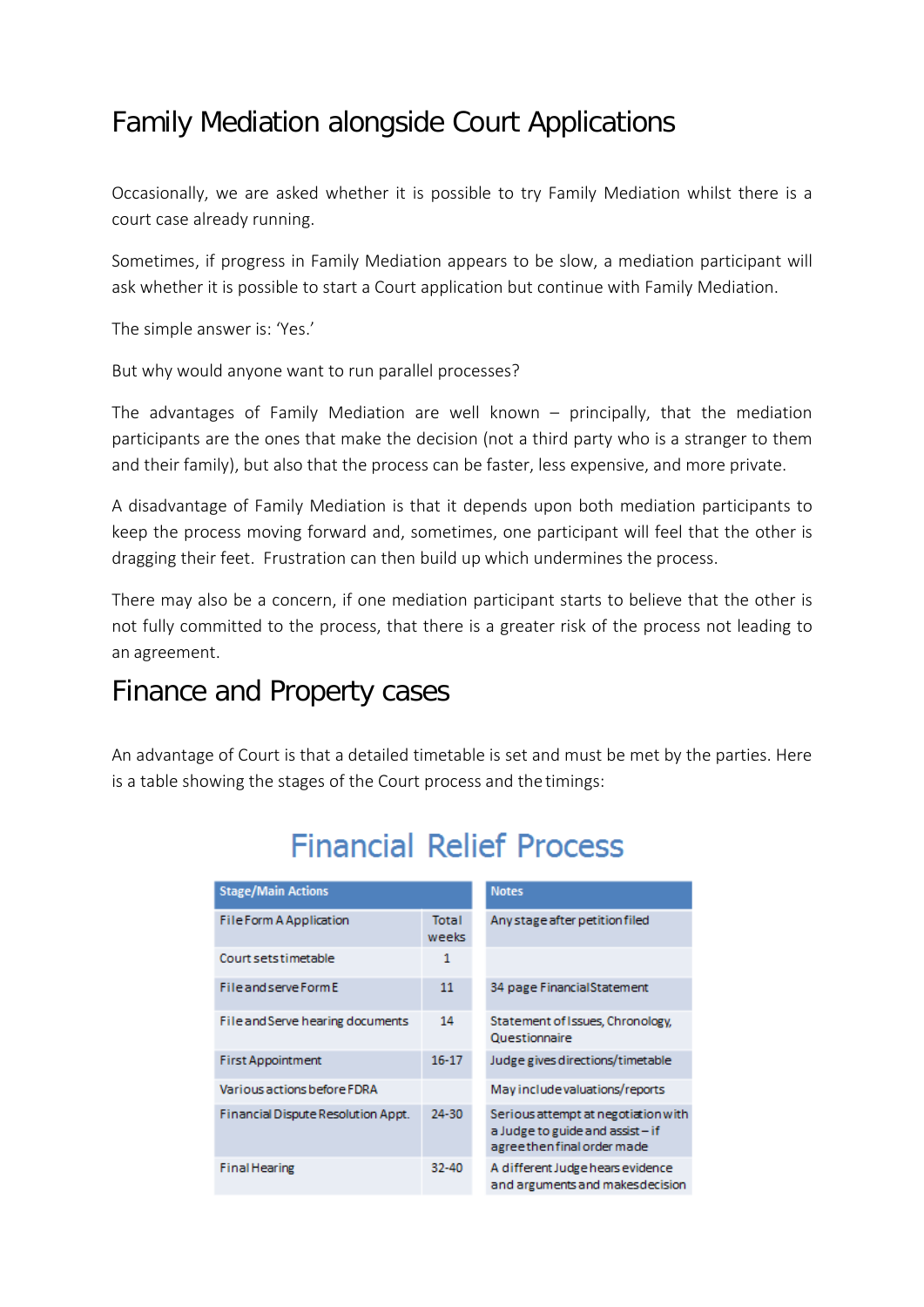An other advantage of the Court process is that parties know that, sooner or later, there will be a decision, even if it is not necessarily the one that they hope for.

The disadvantages of the Court process are the loss of control over the outcomes, the loss of privacy, greater cost and potentially slower process.

So, each process has advantages and disadvantages.

#### Combining the processes

By combining the processes, the disadvantages can be, to an extent, discounted.

The first major stage in the court timetable is the filing and exchange of detailed Financial Statements – these mirror the Financial Disclosure Booklets that we use in Family Mediation, so work undertaken in the Family Mediation process or the Court process can also be used within the other. This task must be undertaken within 11 weeks of the Court application being lodged.

During that 11 weeks, it may have been possible to make significant process in the Family Mediation process – sometimes even to conclude the process.

The work then required to be undertaken for the first Court hearing may again be informed by some of the work undertaken in Family Mediation – identifying issues, establishing a chronology, identifying investigations that areneeded.

The first hearing is 16 to 17 weeks after the application is lodged, allowing further time for Family Mediation to progress and, hopefully, for a set of proposals to emerge, so that the hearing can be dispensed with.

Otherwise, by the first hearing, the direction of travel in any negotiations should be fairly clear, as should be the potential for continued Family Mediation to produce a set of proposals with which both mediation participants would be content. This would be the time to decide whether to persist with the Family Mediation if a consensus has not yet been arrived at.

## Child Arrangement Cases

Similar factors arise when a parent is seeking to agree a scheme for parenting of children. The pressure is greatest when a child is not seeing one parent at all and that parent is anxious to avoid too great a delay before a decision is made. Often it is felt that a long gap without visits would fracture a child's relationship with a parent.

The courts now have atarget to deal with applications for 'Child Arrangement Orders' within 18 weeks. The procedure requires an early 'First Hearing Drispute Resolution Appointment' (FHDRA) before which checks will have been undertaken to find out whether there are any safeguarding issues known to the authorities. At the FHDRA, there may be a conversation with someone from the Children and Family Court Advisory and Support